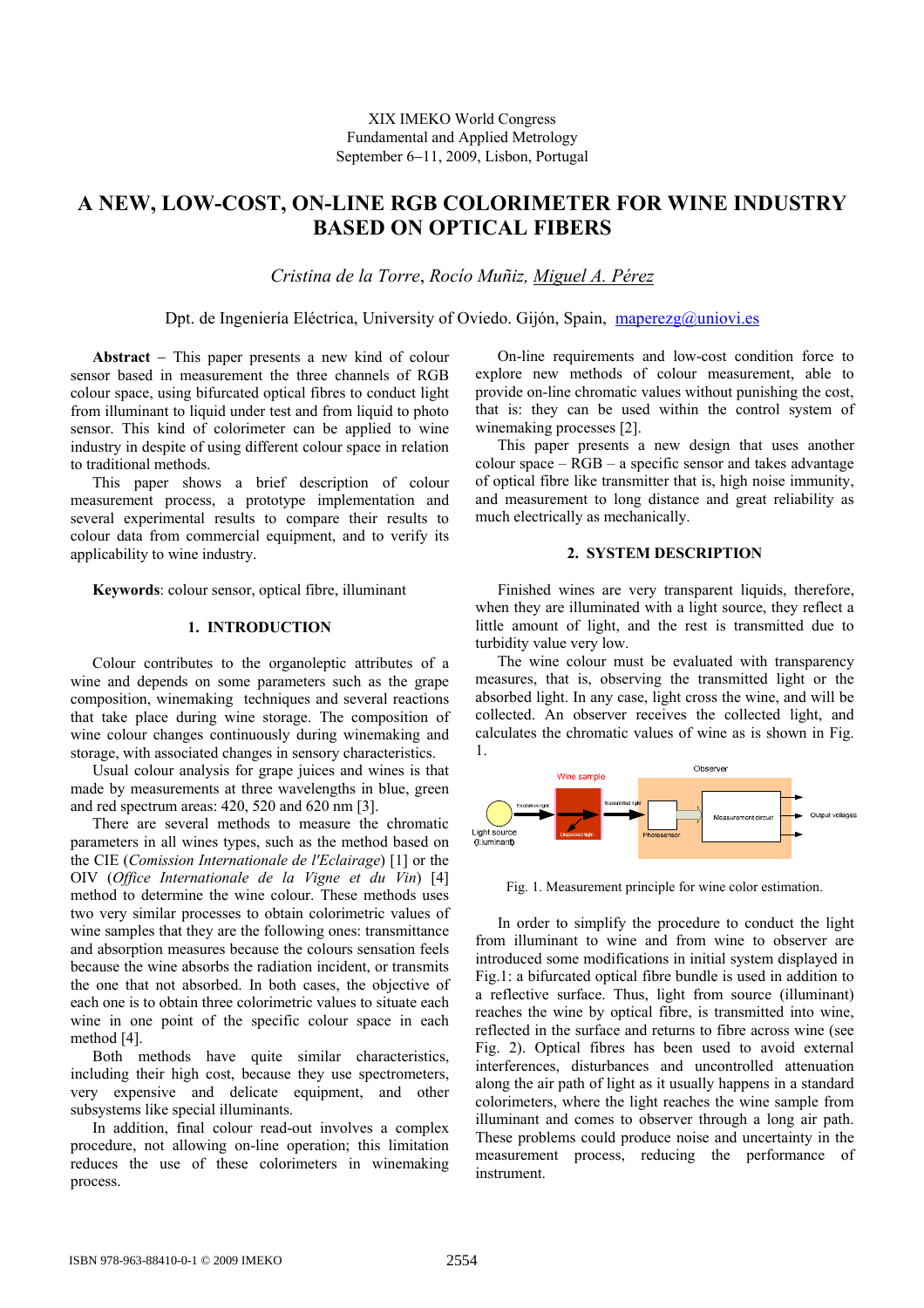

Fig. 2 Diagram of wine colour determination by transmittance when bifurcated optical fibres are used such as light transmission path.

If the reflective surface has a good reflectance, total effects is equivalent to transmit the light along two times the distance between the end of fibre and reflective surface. It is made of a stainless steel, type INOX 304 or 316 with appropriate surface is a robust solution for wine industry.

A commercial-grade halogen lamp 12V/20W has been used as illuminant with a full-stabilized power supply that allows us a constant value of applied voltage. Thus, filament temperature is also constant, causing a constant emission spectrum; moreover, this lamp has enough light intensity to obtain a high value of signal-to-noise ratio.

The observer, which receives the collected light, is a multiple photodiode type from Hamamatsu Photonics model S9032-02 with specific sensible areas for each colour.

Finally, a measurement circuit to transform the colorimetric information to voltage signals becomes necessary. Three similar channels with two stages constitute this circuit: a current-to-voltage converter and an additional gain step as it is shown in Fig. 3.

workbench for liquid colour measurement will be compared with results provided by RGB-colour measurement system presented in this paper. The same illuminant was used in both cases.

Colour reference measurements of wines were done by an Ocean Optics HR2000CG-UV-NIR spectrophotometer, working at 400-700 nm spectral area and bifurcated optical fibres such as transmission path. Several wines have been used – red, rosé and white wines – without specific containers or recipients for sampling: a traditional wine glass was used and the sensor will be placed inside. The Fig. 4 shows this reference workbench, constituted by a spectrometer USB port -connected to PC, a halogen light source and a bifurcated optical fibre bundle with the colour sensor.



Fig. 4. Commercial equipment used like reference in the tests.

Data processing was carried out with Spectrometer analysis software to get the spectral response of liquid under test (wine). In order to minimize disturbances introduced by light path attenuation and other uncontrolled causes, all measured spectrum are referred to ultra-pure water spectrum; thus, disturbances and attenuation are cancelled and obtaining spectrum curves that have not dependence of



Fig. 3 Complete system including illuminating and observer constituted by a RGB photodiode and three similar channels for conditioning.

### **3. EXPERIMENTAL RESULTS**

The objective of the experimental tests has been to verify the designed system process using a commercial spectrophotometer such as reference and several finished wines such as liquid under test. The results of reference any uncontrolled agent. These ratiometric spectra are shown in Fig. 5 for several wine types.

Proposed colorimeter for wine application will provide three values of RGB color space to characterize each wine; then, results from spectrophotometer and designed colorimeter will be compared to determine the expected relationship. Fig. 6 shows the designed colorimeter.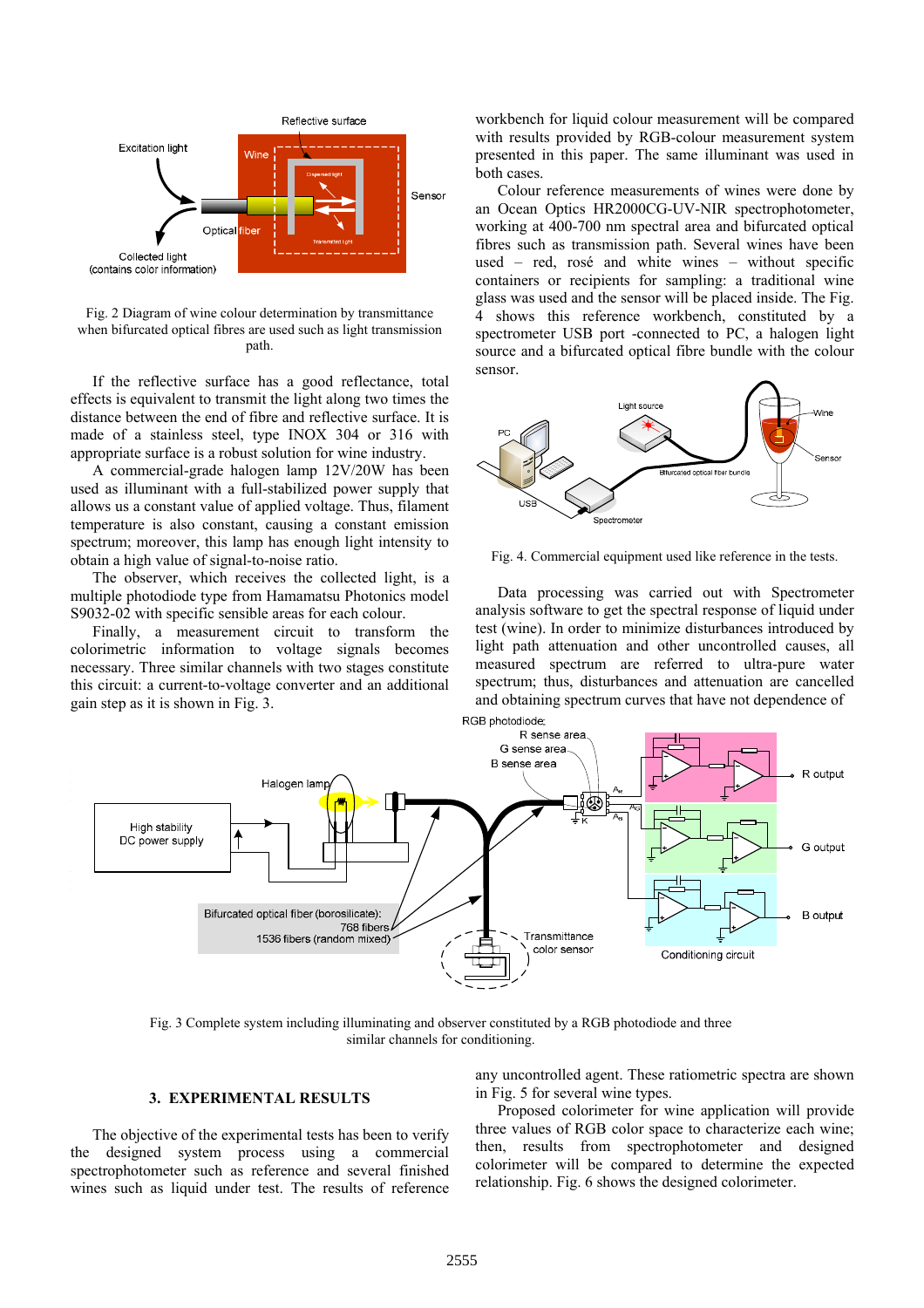**Relative transmittance (referred to ultrapure water)**



Fig. 5 Relative spectra of the wine (commercial equipment).



Fig.6. Designed colorimeter for wine application includes a halogen illuminant, a bifurcated optical fibres bundle, a transmittance senso,r and measurement system.

Table 1 includes voltage values obtained of each RGB channel from proposed colorimeter; each value is the average of six consecutive measurements (higher and lower values are rejected and the average is calculated for fourintermediate values). As we can see, there are differences between wine types (white, rosé and red) and between wines.

Table 1. Values [mV] provided by RGB colorimeter for each type of wine. Wine numbers are according to Fig. 5.

| <i>WINE TYPE</i> |    | <b>GRAPES</b> | R    | G    | B   |
|------------------|----|---------------|------|------|-----|
|                  | 7  | Airen         | 1980 | 1190 | 591 |
| White            | 2  | Chardonnav    | 2020 | 1220 | 589 |
|                  | 3  | Parellada     | 2000 | 1210 | 598 |
| Rosé             | 4  | Plurivarietal | 1860 | 705  | 385 |
|                  | 5  | Plurivarietal | 1920 | 886  | 441 |
|                  | 6  | Tempranillo   | 1890 | 823  | 420 |
| Red              | 7  | Tempranillo   | 86   | 75   | 142 |
|                  | 8  | Tempranillo   | 87   | 120  | 162 |
|                  | 9  | Tinta de Toro | 90   | 68   | 140 |
|                  | 10 | Tinta de Toro | 83   | 74   | 142 |
|                  | 11 | Plurivarietal | 88   | 73   | 144 |

To compare the provided data by spectrometer with values obtained from designed equipment it is necessary to process the spectrum results. Due to excessive resolution of spectrophotometer (0.44 nm, that would cause, noise problems if a single spectrum point were used), it is necessary to calculate an average value around 420 nm, 520 nm and 620 nm, by taking a  $\pm 10$  nm interval, that is, a smoothed spectrum. Thus, a single value for each wavelength is obtained and it can be correlated to values of each RGB channel provided by the proposed system. A high correlation between both methods can be observed in the Fig. 7, 8 and 9 where relationships between values provided by spectrophotometer and values from the proposed colorimeter for each colour are shown.

#### **BLUE (420 nm)**



Fig. 7. Comparison of results from the commercial spectrophotometer and proposed colorimeter (BLUE channel). As we can see, different wine types can be easy separated in blue channel. For the same wine type, Rosé and white wines provide different colour values but all red wines produce similar response.





Fig.8. Comparison of results from the commercial spectrophotometer and proposed colorimeter (GREEN channel). As we can see, different wine types can be easy separated in green channel as occurred for blue channel. For the same wine type, each individual Rosé and white wines provide different colour values but all red wines produce similar response.

The obtained results can be plotted by means of different axis. These new axis are defined by the red-to-green ratio and the yellow-to-blue ratio. The value of yellow component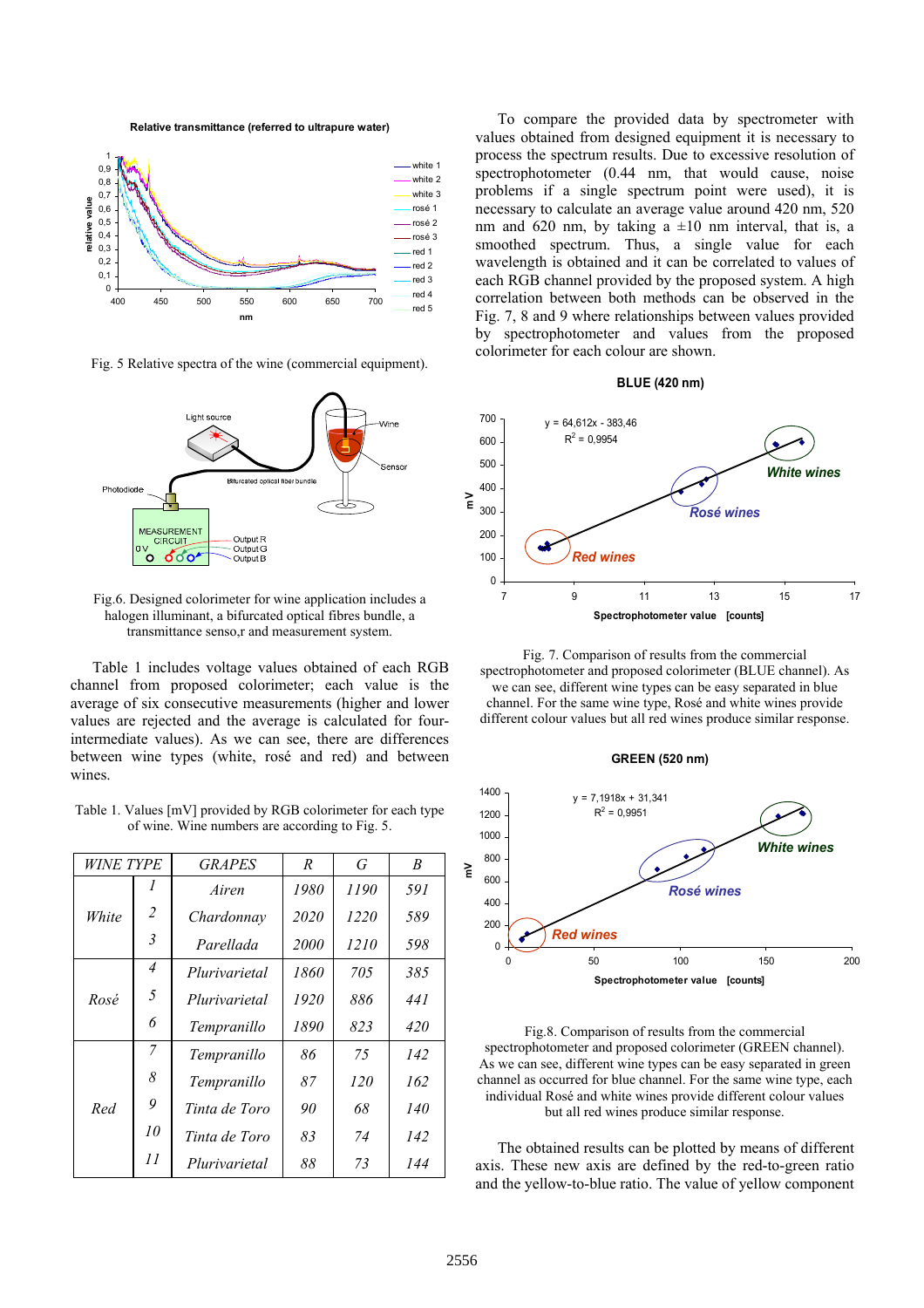was not measured, but it can be obtained  $-$  estimated  $-$  by addition of blue and green channels:

$$
Y = G + B \tag{1}
$$

where G and B are the obtained values of green and blue channels for the developed system (Fig. 6), and Y is the estimated value for yellow channel.

**ROJO (620 nm) RED (620 nm)**

#### $y = 5.1532x + 596.31$  $R^2$  = 0.9972 700  $900$ 1100 1300 1500 1700 1900 2100 2300 0 50 100 150 200 250 300 **Spectrophotometer value [counts] mV** *Red wines Rosé wines White wines*

Fig. 9. Comparison of results from the commercial spectrophotometer and proposed colorimeter (RED channel). For this colour, rosé and white wines produce similar values. However, there is enough sensitivity to separate responses for each type of red wine.

Fig. 10 shows the position of each wine tested (Table 1) in the coordinates system  $R/G - Y/B$ . As we can see, red and rosé wines coordinates are separated and they can be indentified easily but, all white wines have similar coordinates and they cannot be separated.



Fig. 10. Wine classification in Y/B-R/G coordinates system.

We can obtain two values of wines similar to the tone and chroma polar coordinates [1]. For do it, it is necessary a change in previous coordinates Y/B-R/G has is shown in Fig. 11.



Fig. 11. Calculation of tone (H) and chroma (C) parameters.

The chromaticity values (see Fig. 11), H and C can be calculated as follows:

$$
C = \sqrt{(YB - 1)^2 + (RG - 1)^2}
$$
 (2)

$$
H = \arcsin\left(\frac{YB - 1}{C}\right) \tag{3}
$$

where YB and RG are, respectively, the Yellow-to-Blue and the Red-to-Green ratios. Table 2 shows the C and H coordinates for the tested wines.

| Table 2. H and C coordinates of tested wines. Differences are quite     |
|-------------------------------------------------------------------------|
| significant in rosé and red wines, but it is negligible in white wines. |

| <i>WINE TYPE</i> |                | <b>GRAPES</b> | $\mathcal{C}_{\mathcal{C}}$ | H      |
|------------------|----------------|---------------|-----------------------------|--------|
|                  | 1              | Airen         | 2.12                        | 71,75  |
| White            | $\overline{2}$ | Chardonnav    | 2,17                        | 72,43  |
|                  | 3              | Parellada     | 2,13                        | 72,12  |
|                  | $\overline{4}$ | Plurivarietal | 2,46                        | 48,18  |
| Rosé             | 5              | Plurivarietal | 2,32                        | 59,85  |
|                  | 6              | Tempranillo   | 2.35                        | 56,51  |
|                  | 7              | Tempranillo   | 0,55                        | 74.48  |
| Red              | 8              | Tempranillo   | 0,79                        | 159,63 |
|                  | 9              | Tinta de Toro | 0,58                        | 56.33  |
|                  | 10             | Tinta de Toro | 0.54                        | 76,86  |
|                  | 11             | Plurivarietal | 0,55                        | 67,94  |

H and C values can be useful for wine identification in additional to the total absorbance value; In our case, H and C exhibits different values in several rosé and red wines, but they do not provide significant differences for tested white wines.

# **4. CONCLUSIONS**

Optoelectronic techniques have been able to develop an on-line sensor to obtain colorimetric quantification in the wine of a simple, robust and economic form.

The designed equipment has been verified by using several wines (red, rosé and white) and compared with commercial equipment based on spectrometry techniques. Finally, an excellent correlation between the results of both systems can be observed.

Experimental results has demonstrated that RGB colorimeter for wine application can be used to obtain colour differences between same type of wines; thus, blue and green channels provide enough sensitivity to differentiate each rosé or white wine, and red channel can easy differentiate each individual red wine.

In addition, this colorimeter can estimate usual chromaticity parameters such as red-to-green and yellow-toblue ratios and polar coordinates (tone and chroma). In this case, it is possible to obtain different values for different types of red and rosé wines, but it becomes invalid for differentiation of white wines. In those cases, direct green and blue coordinates provide a better separation. Therefore,